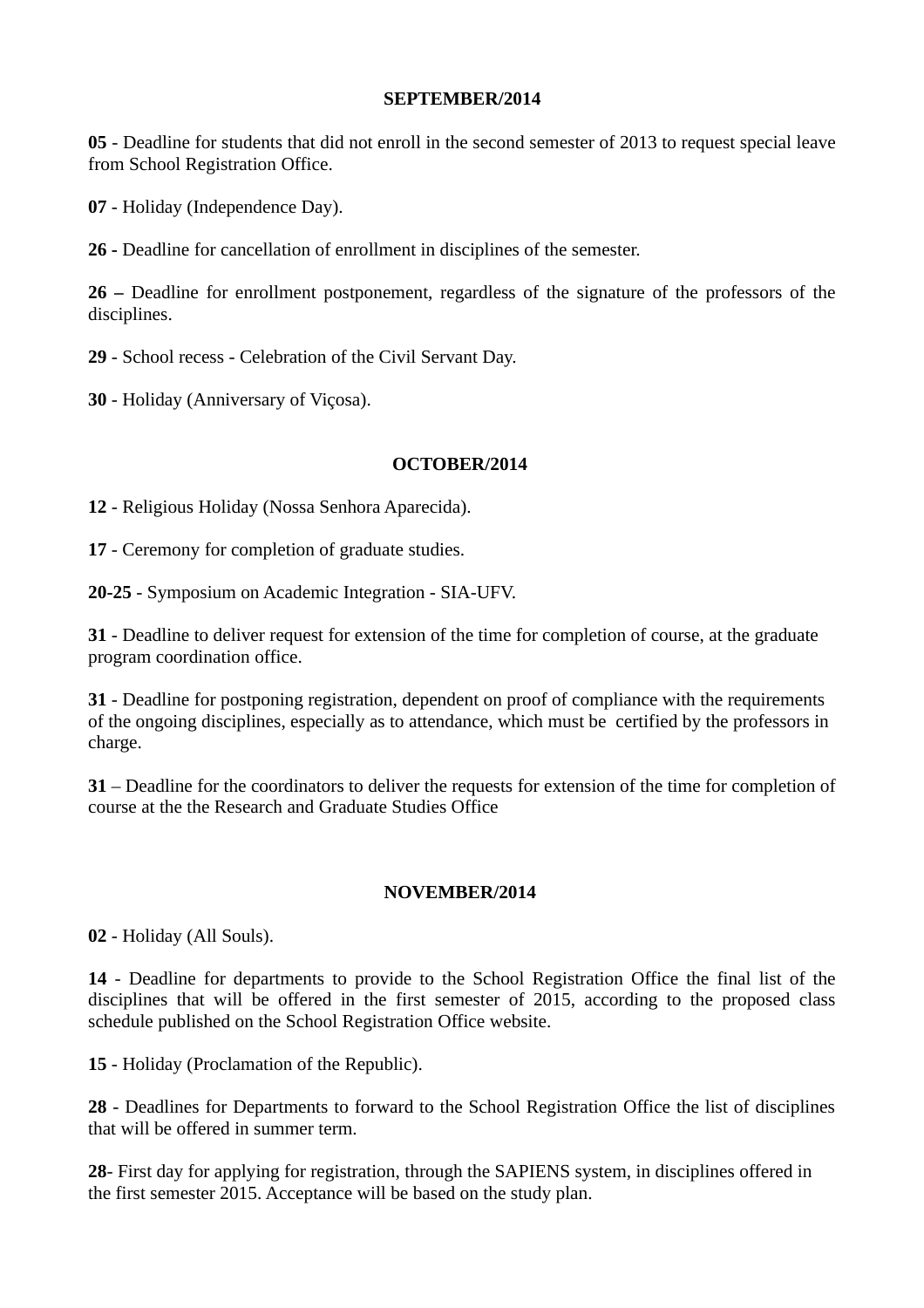**28** – Deadline for requesting, at the Research and Graduate Studies Office, the validation of Graduate Program Diplomas issued by foreign higher education institutions.

## **DECEMBER/ 2015**

**05** - End of classes of second semester.

**12** – Deadline for departments to release the concepts (marks) of the second semester of 2014 on the SAPIENS system.

**19** – Deadline for the Research and Graduate Studies Office to approve study plans, in the management computer system (Sistem Gestor), for the purpose of enrollment in the first semester of 2015.

**19** – Deadline for departments to submit to the School Registration Office the forms for changing the concept "I" assigned in the second semester of 2014.

**19** – Deadline for requesting enrollment, through the SAPIENS system, in the first semester of 2015. Acceptance will be based on the study plan.

### **JANUARY/2015**

**10** – Deadline for the graduate program coordinators to release a response to the applicants for registration in the first semester of 2015.

**5 and 6** – Enrollment, via the SAPIENS system, in the disciplines to be provided in summer term.

**7** - Beginning of summer term.

**12 to 30** - Period for non-degree bound students to apply, at the departments, for disciplines provided in the first semester of 2015. Applications from students enrolled in other Brazilian or international institutions may be sent at any time and will be analyzed individually.

### **FEBRUARY / 2015**

06 - Deadline for the Research and Graduate Studies Office to forward to the School Registration Office the processes of the applicants selected to take disciplines in the first semester of 2015 as non-degree bound and degree-bound students. Enrollment in *Tópicos e Problemas Especiais* (Special Issues and Problems) can be carried out at any time.